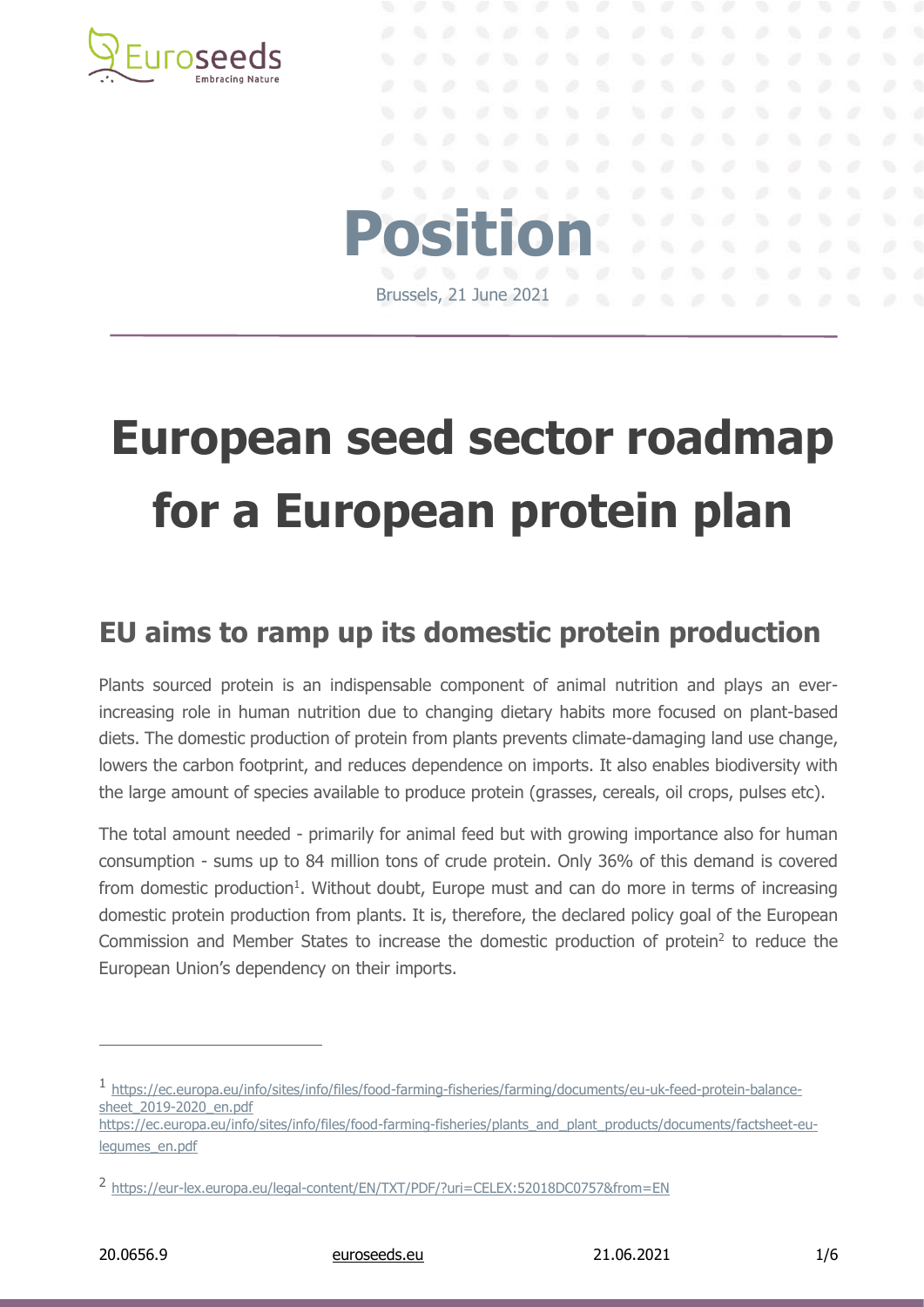

**Euroseeds<sup>3</sup> is the voice of the European seed sector and is fully supportive of that goal. This paper presents some insights on how breeders can support improving the quantity and the quality of the EU protein production.**

## **The European Plant Breeders' role in a European Protein Plan**

The European Seed sector stands ready to support the ramping up of both the demand and the production of EU grown plant sourced protein. This paper lines out possible pathways for more domestic production of plant sourced protein, what the European Seed sector can contribute, and what it needs from policy makers to deliver this contribution.

There is no simple and easy solution to overcome the EU protein deficit. It will come from both a significant **extension of the cultivation area of so far still niche protein crops, and from an increase of the production per hectare of the already established crops**. This will involve rethinking the cropping system, of course without compromising the overall European agricultural production needs.

Creating new qualities, especially suited for human consumption, will also play an ever more important role in the future, as vegetable protein is more demanded by flexitarian, vegetarian and vegan consumers<sup>4</sup>.

Breeders are already strongly engaged in contributing to consumers' demand for more local, traceable, sustainable and secure protein production, also addressing farmers' needs for higher and more stable yields, increased pest resistance, and new qualities.

Past experience proves that not only the **offering of new products** (the "market push") drives the development of a new market, but to the same - and sometimes even greater extent - the **demand** (the "market pull"). For the creation of both market push and market pull, the establishing of effective incentives and reliable long-term framework conditions by policy makers is an indispensable necessity.

<sup>&</sup>lt;sup>3</sup> Euroseeds represent the interests of those active in research, breeding, production and marketing of seeds of agricultural, horticultural and ornamental plant species. Today, Euroseeds, with more than 34 national member associations from EU Members States and beyond, represents several thousand seed businesses, as well 67 direct company members, including from seed related industries.

<sup>4</sup> <https://organic-market.info/news-in-brief-and-reports-article/germany-9-3-million-vegetarians-and-vegans.html>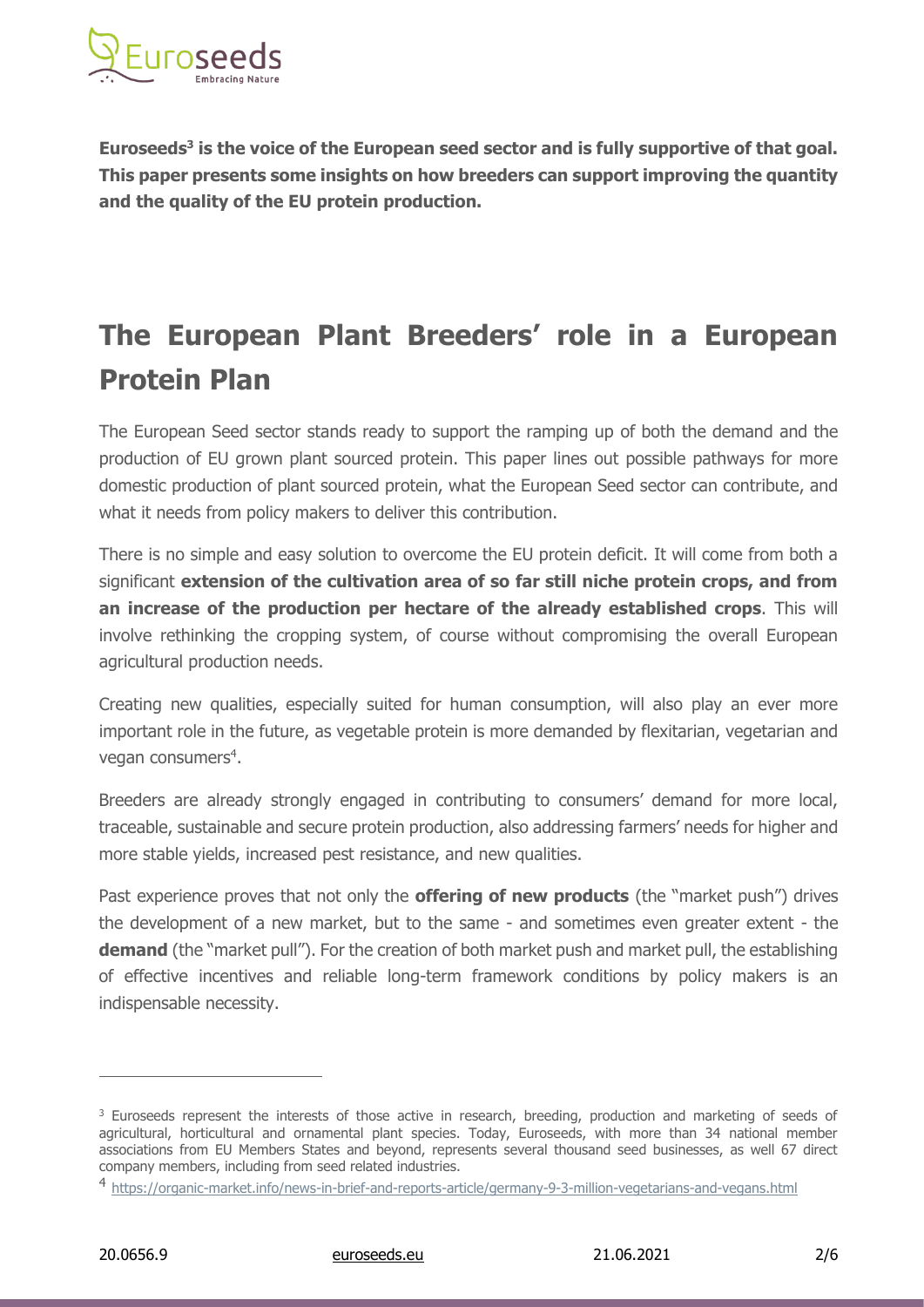

**There are some "success stories" from the past**, which vividly portray how this can work. Biodiesel demand e.g. was created and incentivized by European policies already back in the 1990s. Financial benefits, the possibility of using set-aside land for biofuel production and mandatory blending of fossil fuel with biofuel have proven to be very effective accelerators for both offer and demand. This enabled the development of a strong value chain, rewarding especially the oil content of the crop. The farmers embraced this market, which led to an increase of oilseed rape hectares in Europe by almost 100%. As the incentive was at European level, the spread of the production was visible in all Europe and all Member States could benefit from it. The breeders enabled this growth by supplying the seeds in terms of quantity and quality. By taking a holistic approach to breeding and thereby making the crop fit for multiple purposes (fuel, feed, food) breeders significantly enhanced the crop's economic attractiveness for farmers, processors and addressed the consumers' needs.

Past experience also showed negative effect when suitable market incentives are not established or even removed by policymakers. In 2000, the French authorities decided to attribute a qualitybased subsidy for the French soybean production. The budget was 100 million francs (15.2 million euros). However, when this decision was revoked in 2002 at European level, the acreage which was at the top with 120 000 ha went down to 20 000 ha 6 years later.

**The protein value chain, including breeders, farmers, processors, traders and consumers, will certainly be able to repeat successes from other crops with protein crops too**. Breeders are willing to play an active role to enable it, provided the necessary policies are established to support these efforts.

## **Requirements for increased EU domestic protein production**

Increasing the domestic protein production to reduce dependency on imports, increase diversity in crop use and lower carbon footprint – needs the following framework conditions:

#### **EU administration and legislator to provide clear commitment and steering to Members States and stakeholders**

The EU Commission has initiated the **dialogue on the EU Protein Plan**. Very important findings have been elaborated during workshops and a high-level conference. Since then, the accountability has been largely transferred to Member States. Some of the Member states have started valuable first initiatives, while others have not acted yet.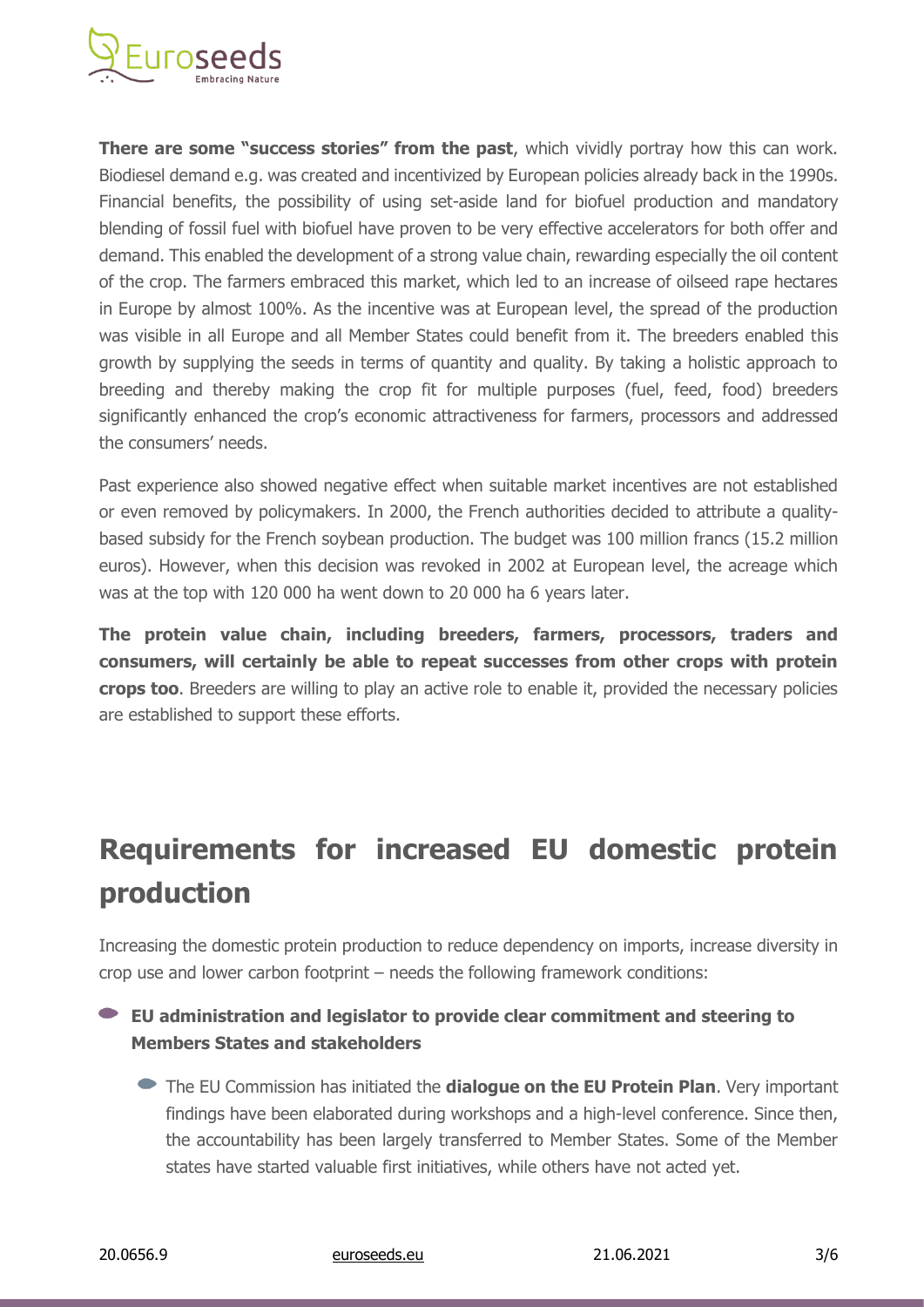

Euroseeds believes that for creating momentum and for achieving a consistent approach across Europe the **European Commission has to continue playing a key role** in defining cornerstones for the EU Protein Plan, including suitable instruments and aspirational targets for a defined date in the future (e.g. 2030). It requires an overall strategy and action plan along which the Member States should act.

#### **EU and Member States to provide meaningful and long-term incentives to stakeholders**

- Incentives for the production and consumption of domestic plant sourced protein harmonized between EU and Members States - should comprise, amongst others:
	- Administrative rules / financial incentives for increased crop rotation using protein crops
	- Support of infrastructure development
	- Product labelling

#### **Innovation-friendly framework conditions for competitive research and development**

- EU support for enabling the use of the most **advanced breeding methods** so EU plant breeding, agriculture, and value chain remain competitive at a global level. This means the ability for EU breeders to use those tools to reach higher protein contents, higher yields, and more specific qualities through environmentally friendly practices.
- EU Commission to consider funding **support to breeders in Horizon Europe**, complementary to the value chain development – to develop new crops but also to support projects targeting the increase and the quality of protein in already existing crops (e.g. soybean, OSR, wheat and many others). Both are needed: niches bring diversity, but the agricultural value chain needs some big size market to be scalable, sustainable, and competitive.
- European support for maintaining an **EU harmonized registration system** promoting protein content and quality for relevant crops.
- **Enforcement of the Farm Saved Seed (FSS),** provision which is enshrined in the basic regulation of the Community Plant Variety Rights and the implementing Rules on the Agricultural Exemption. **A robust Plant Variety Protection mechanism drives**

20.0656.9 [euroseeds.eu](http://www.euroseeds.eu/) 21.06.2021 4/6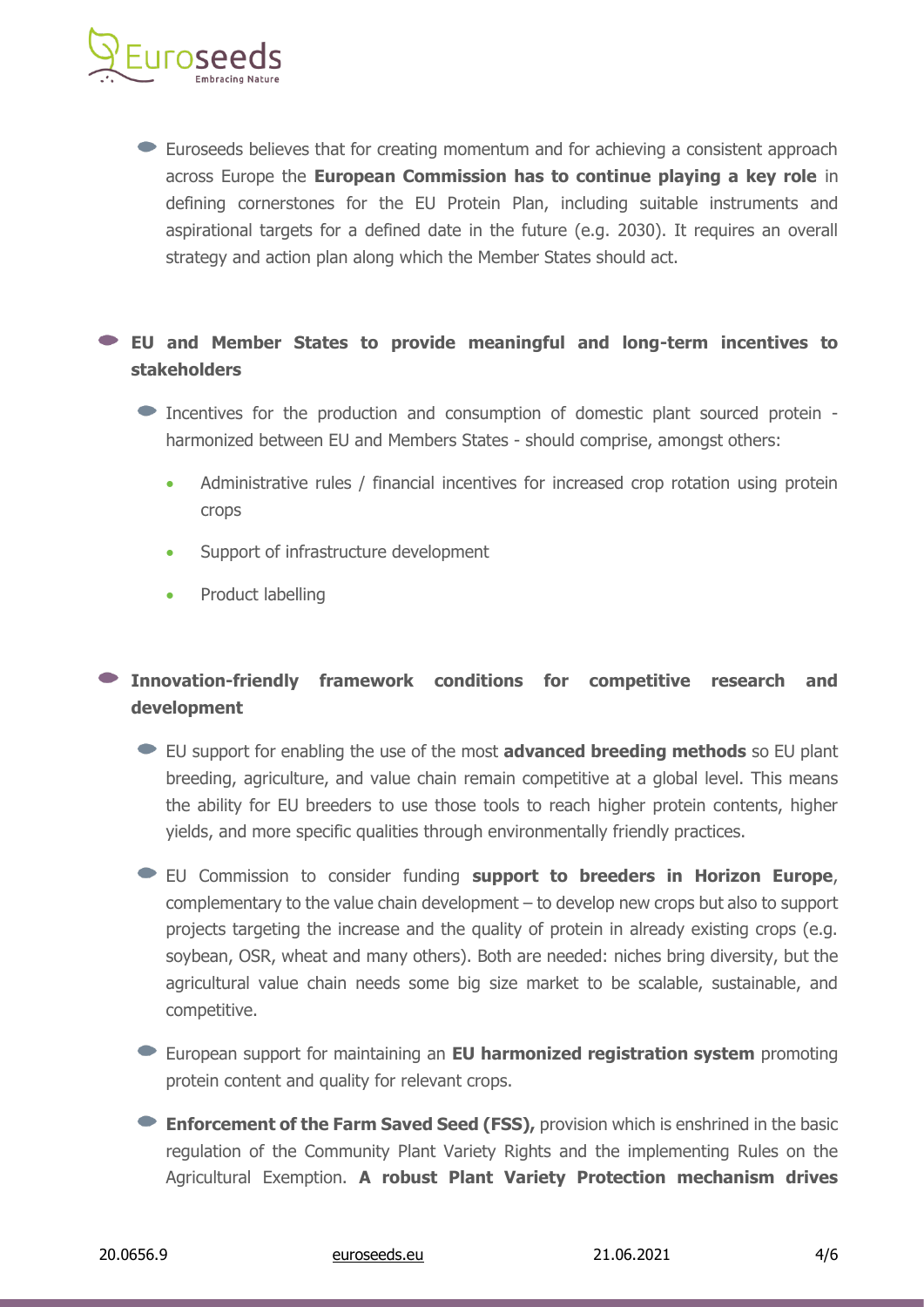

**innovation and consequently leads to new genetics being made available to the European farmers. With a clear and workable FSS mechanism, farmers get more value for using varieties which are of better yield, performance and quality, while breeders get equitable remuneration for their innovation.**

#### **EU bodies to support educational communication to consumers on the benefits of plant protein-based food and the use of domestically produced food and feed.**

This is a critical enabler of Farm to Fork and Green Deal achievement.

#### **Favourable framework conditions enabling growers' competitiveness and profitability**

Growers need to secure competitive and profitable production. This would need access to best-inclass input, e.g. crop protection products, fertilizers and technologies.

## **The European Commission to take a leading role in supporting plant breeders**

Euroseeds, considering the Green Deal and the related Farm to Fork and Biodiversity strategies and related objectives, calls on the European Commission to take a leading role in promoting the domestic cultivation and use of plant sourced protein, in particular through:

- **setting aspirational targets** for EU domestic plant protein production levels by 2030;
- **identifying tools and methods** by which these targets can be achieved at Member State level, including but not limited to, increased crop rotation, including more protein plants and their use on set-aside land in the framework of the Common Agricultural Policy (CAP);
- **taking a leading role in coordinating** the efforts of Member States in achieving these targets;
- **Creating a legal and regulatory framework** which enables plant breeders to use innovative methods and which allows farmers to ensure the success of their crop and harvest through the necessary level of crop protection;

20.0656.9 [euroseeds.eu](http://www.euroseeds.eu/) 21.06.2021 5/6